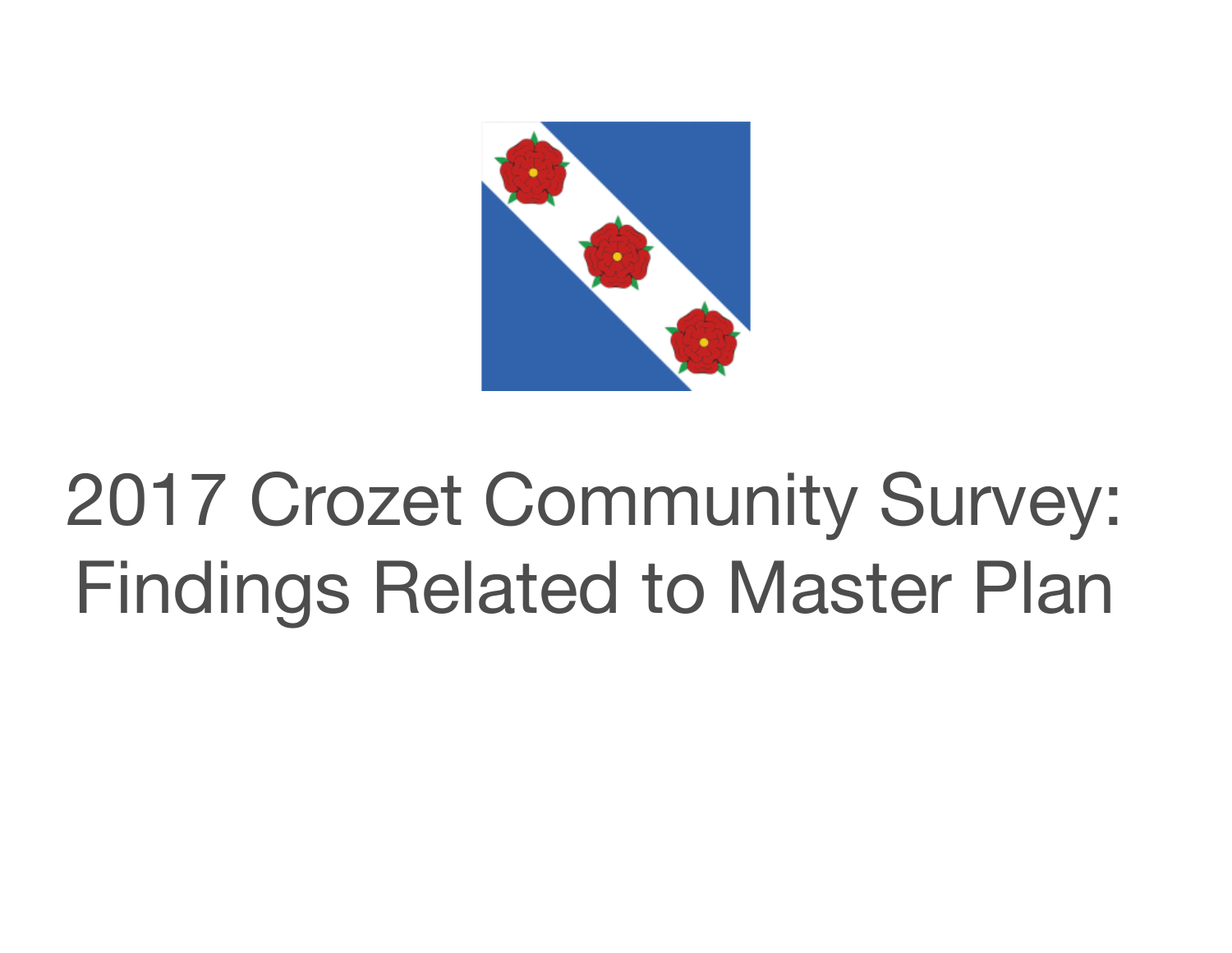#### 2010 Master Plan Guiding Principles covered in survey:

- 1) Preserve Crozet's small town feel, even while experiencing further development
- 2) Don't alter the current Growth Area Boundary
- 3) Ensure Downtown Crozet is the center of development
- 4) Limit commercial development along Route 250, and regarding any development at the I-64 interchange that: [to be discussed at CCAC]
- 5) Expand transportation options, especially biking and pedestrian options

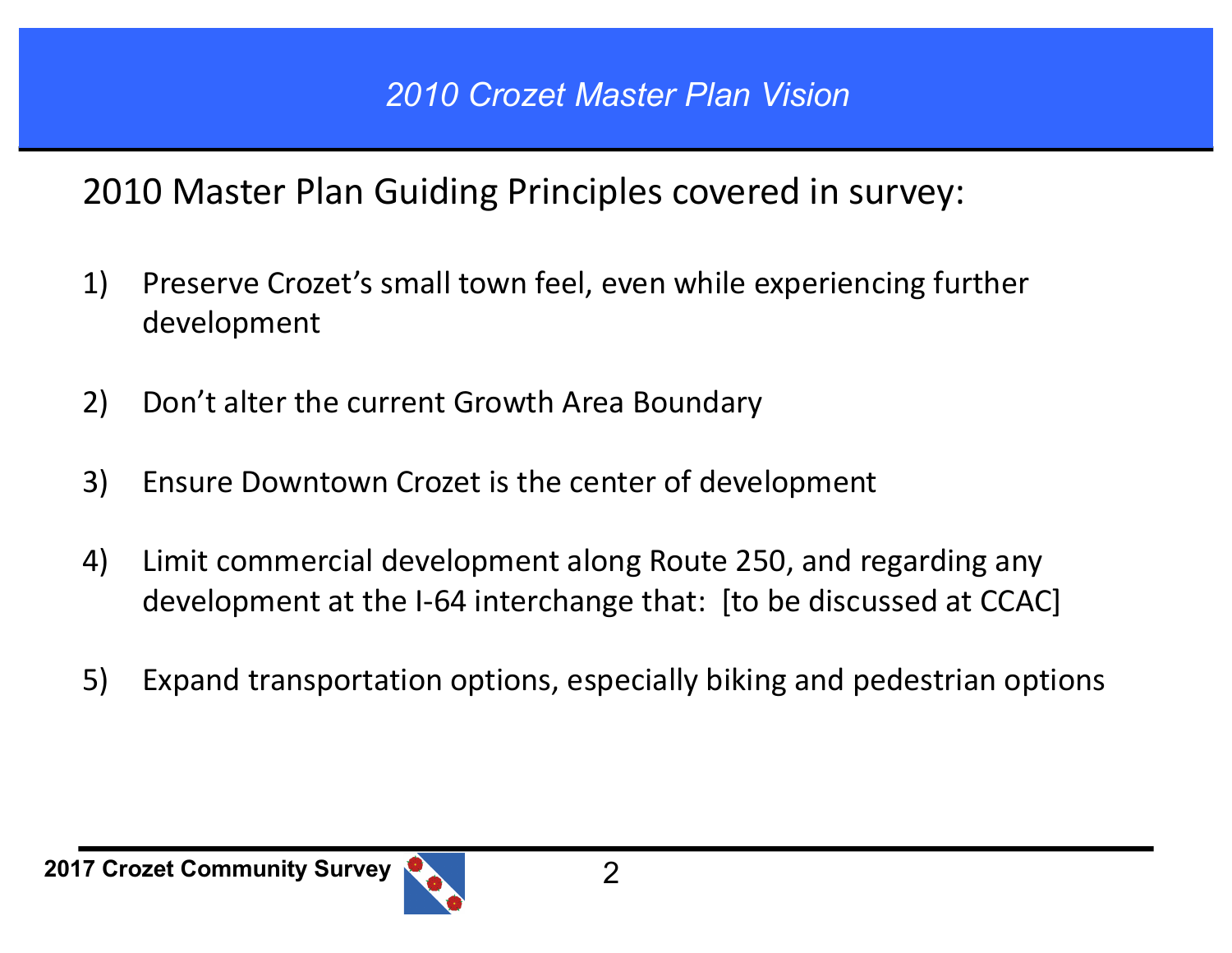## **2010 Crozet Master Plan**

**Page 7:** "Crozet is and will continue to be a small town with a 'small town feel.' It will have distinct neighborhoods, a historic downtown area, and industries that support the County, state, and nation. Downtown will be a vibrant place with a library, *employment area, shops, and housing. Parks and open spaces* will be key features of the community. Trails and greenways *will link other important centers to provide ways for people to walk and bicycle throughout the community."*

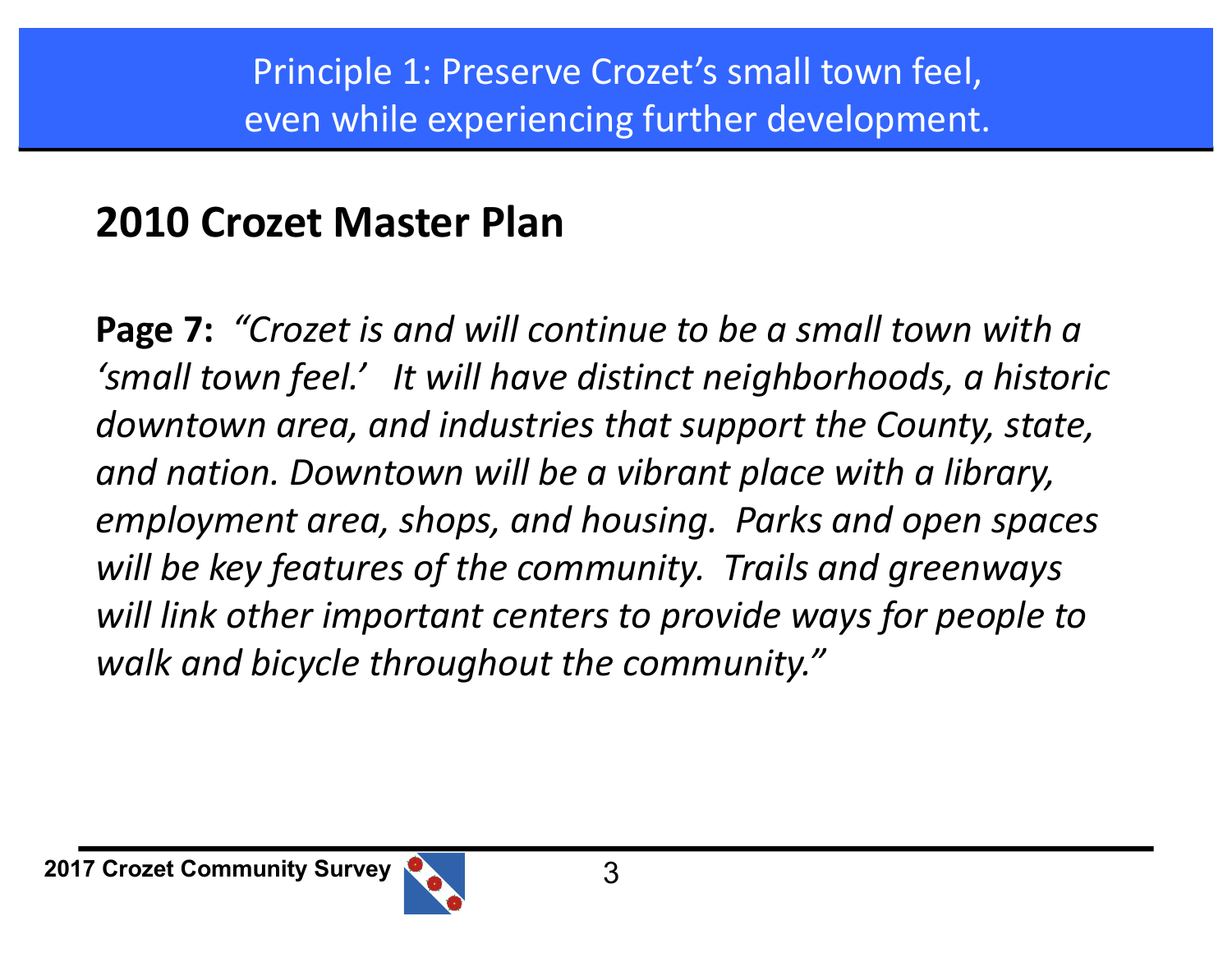#### *Q: Crozet has often been said to have a "small town feel." How important is each of the following to you?*



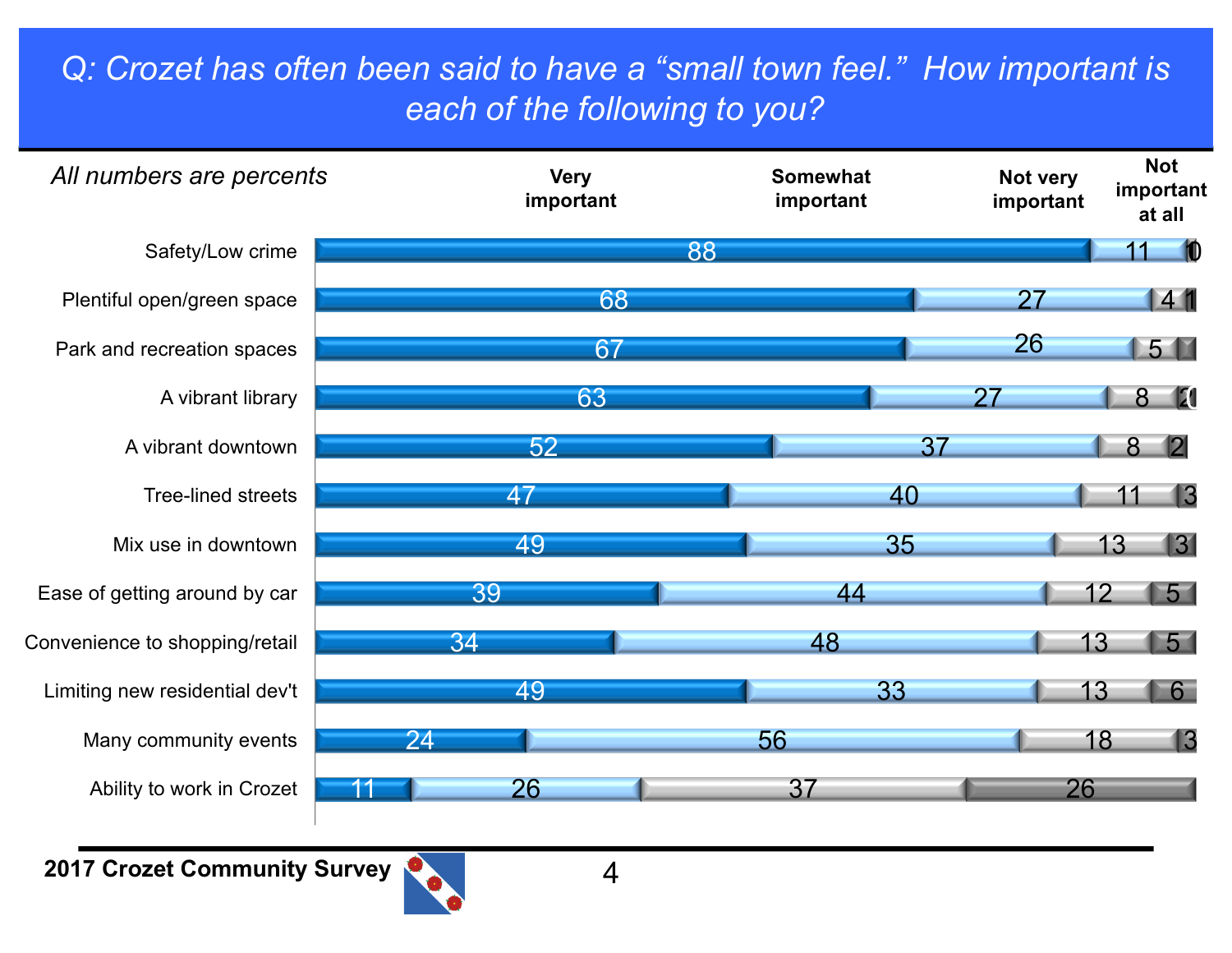#### Principle 2: Don't alter the current Growth Area Boundary

#### **2010 Crozet Master Plan**

**Page 5: "... achieve the goals of compact, livable** development in designated development areas and *keeping the Rural Areas rural."* 

**Page 32:** "This Master Plan update recommends that the *Rural Areas outside of the Community of Crozet remain rural, . . . additional commercial or industrial*  development of the fringe areas is not recommended."

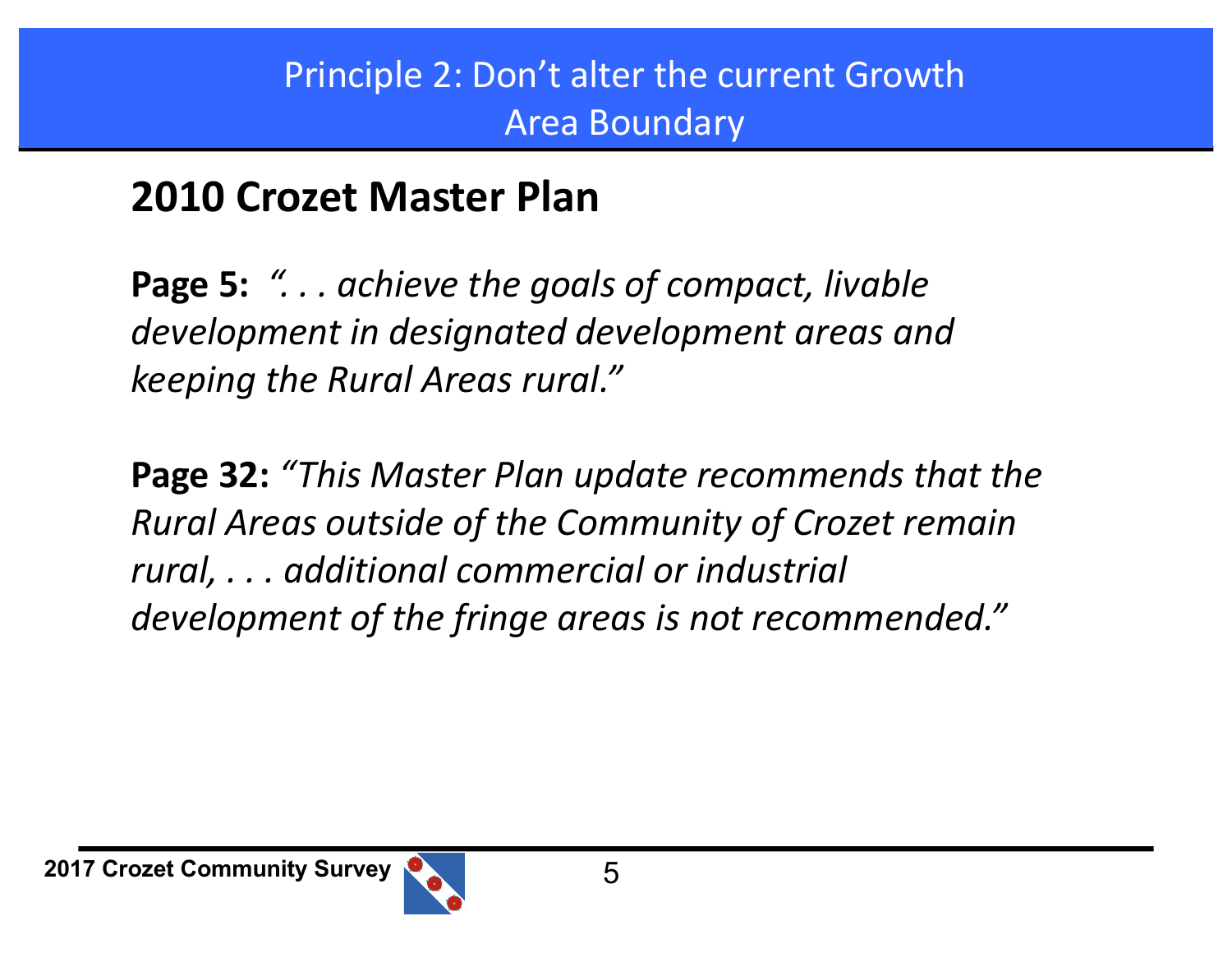*Q: Do you favor or oppose having the Crozet Master Plan's current development area boundaries expanded, thereby creating more and new areas available for residential and/or commercial development?*

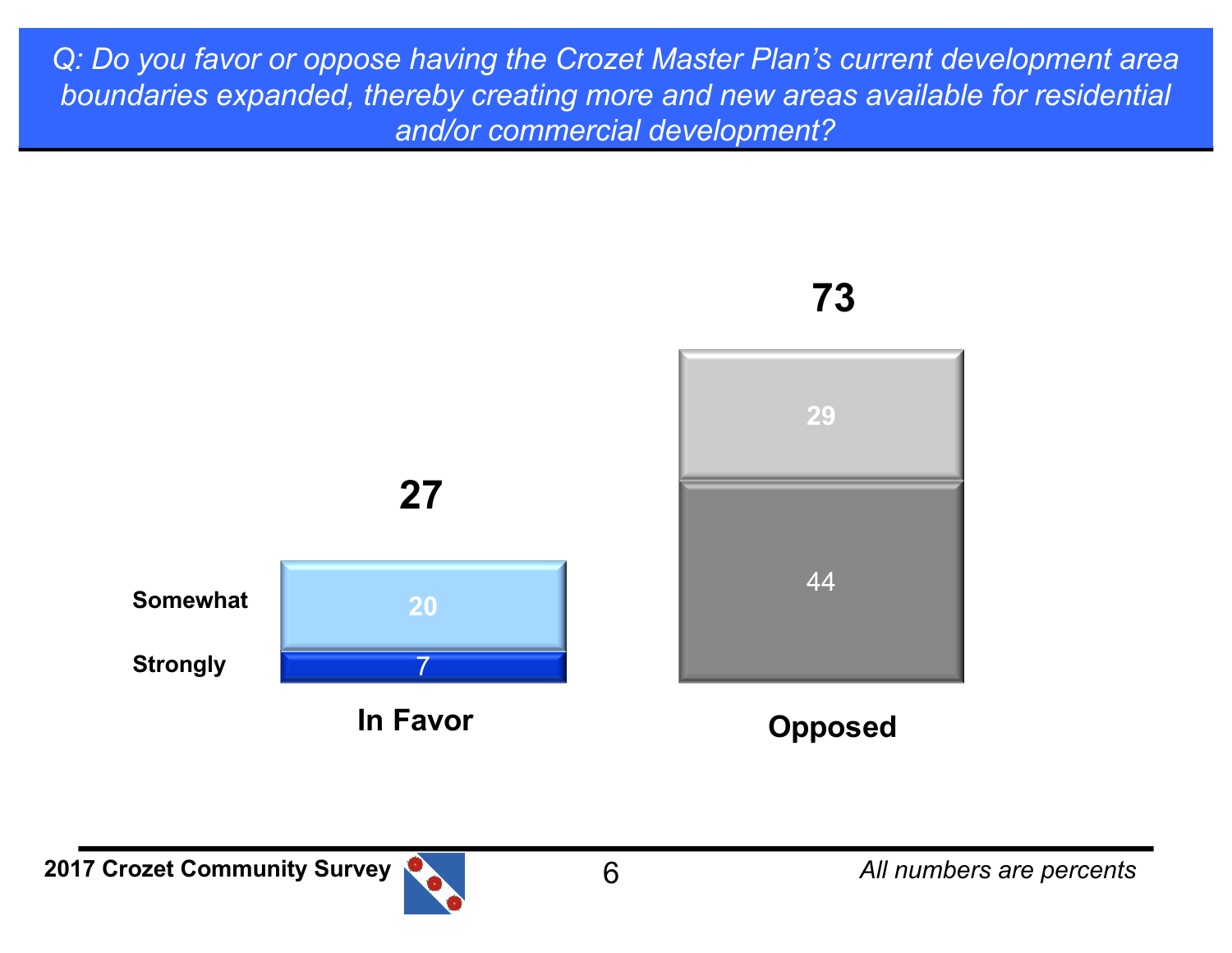#### Principle 3: Ensure Downtown Crozet is the center of development

## **2010 Crozet Master Plan**

**Page 21:** "The primary and most important center in Crozet is the *Downtown Area."* 

**Page 24:** "The Master Plan recommends that Downtown continue to serve as the focal point for cultural and commercial activities in *Crozet."* 

**Page 25: "Recommendations for Downtown: Direct new** *commercial and employment growth Downtown. Include a mixture of residential, commercial, and office, R&D, flex/light manufacturing in the redevelopment of the lumber yard property."* 

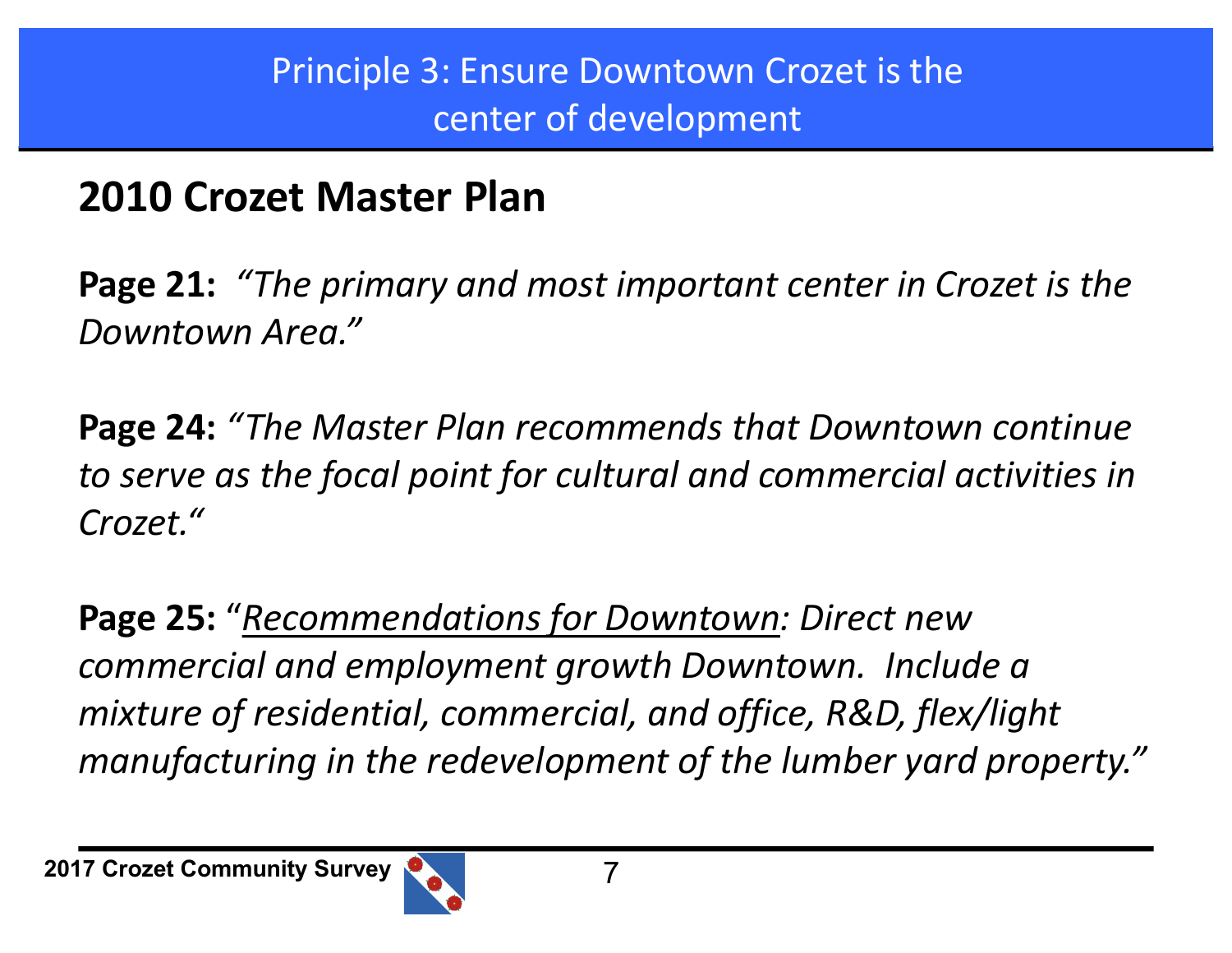*Q: Do you favor or oppose a main principle of the Crozet Master Plan that the downtown area should be the social and business center of Crozet?*

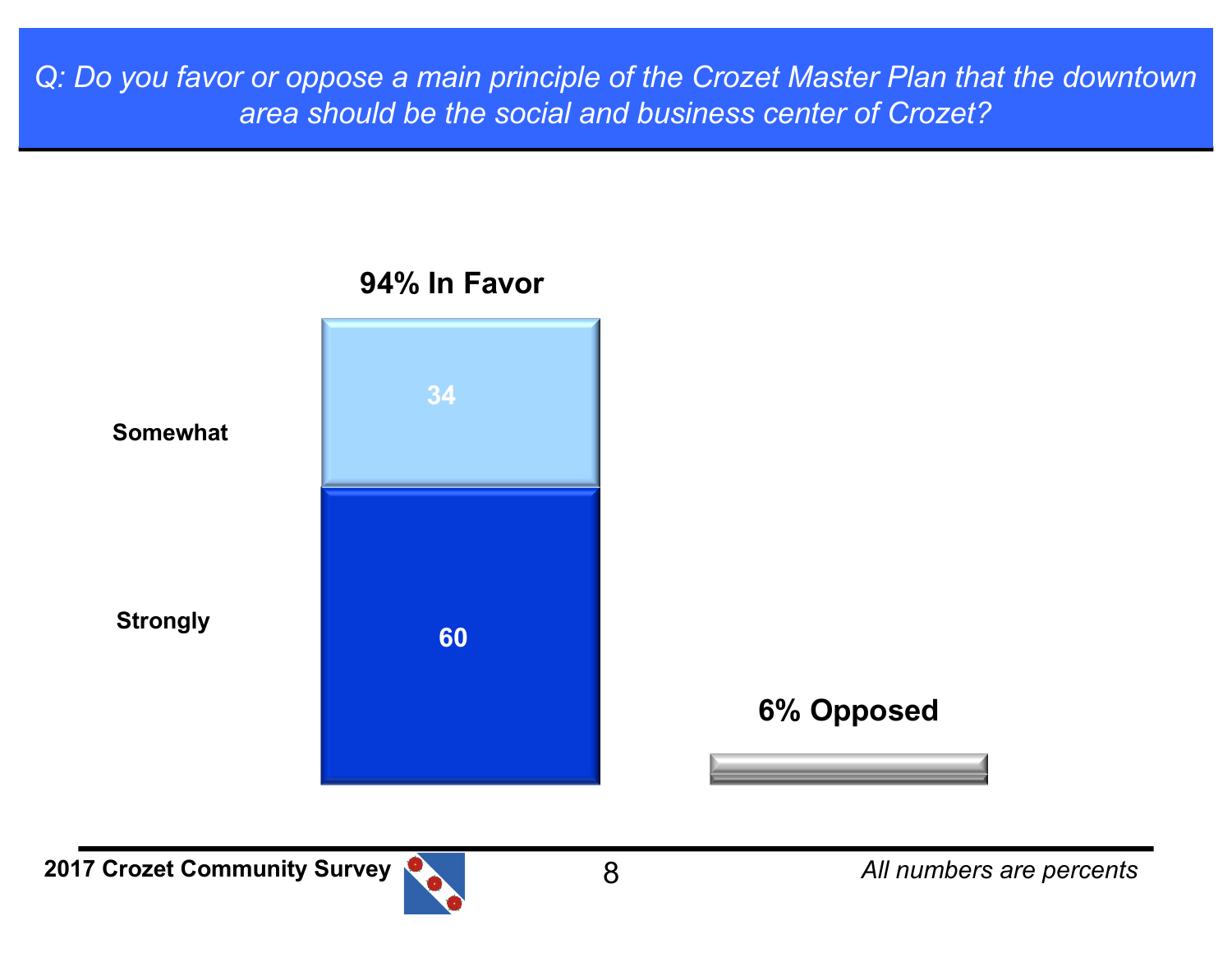*Q: Do you favor or oppose the principle that the downtown Crozet area should be the top priority for new mixed commercial/residential development?*

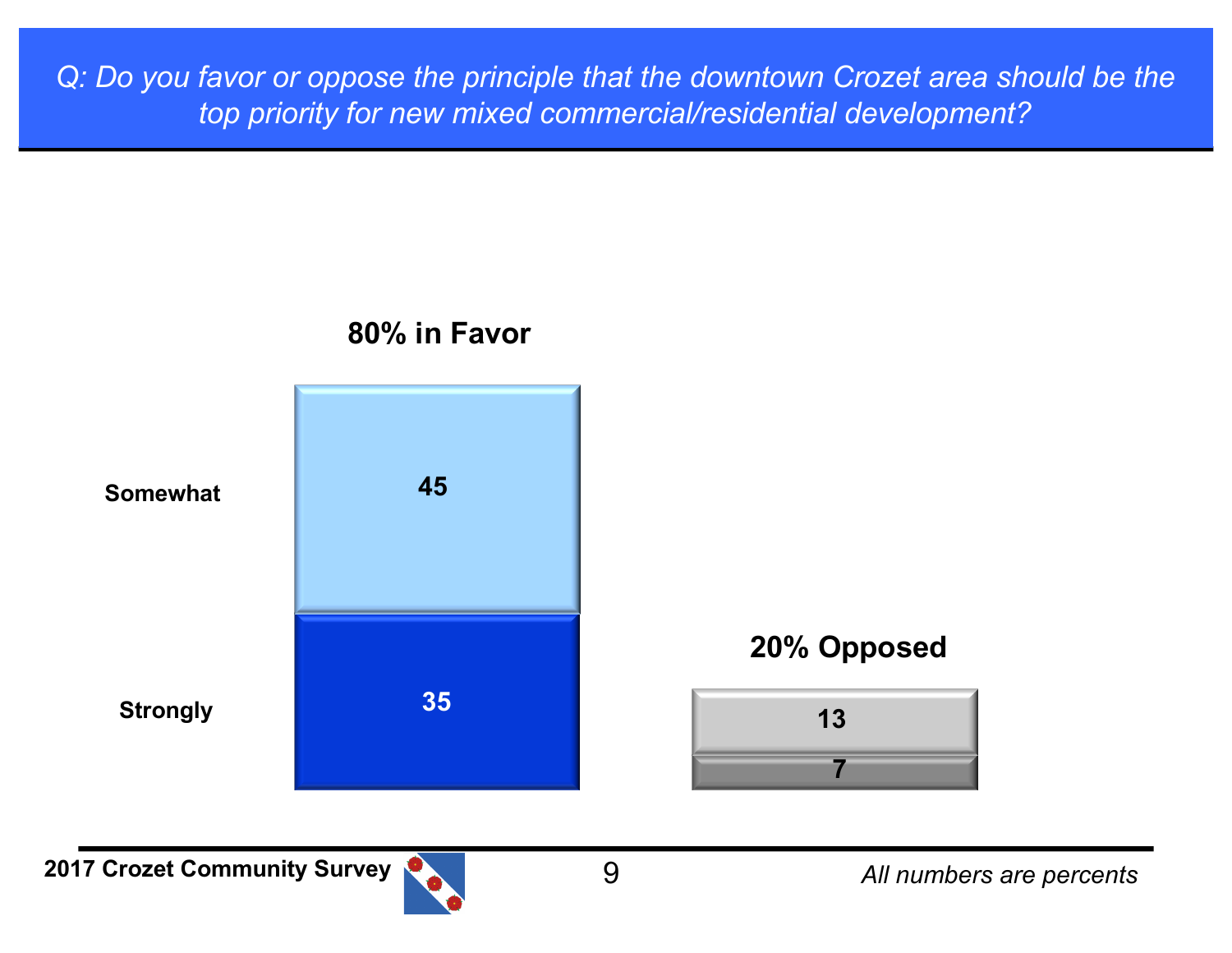Principle 4: Limit commercial development along Route 250, and regarding any development at the I-64 interchange: [to be discussed at CCAC]

## **2010 Crozet Master Plan**

**Page 30:** "Limit new development on Route 250 West. *Protect Route 250 West as a Scenic Byway."*

**Page 37:**  $\degree$ ... the County must limit the amount of development on properties adjacent to Route 250 West *from I-64 to US 240 as shown on the Land Use Plan.* The *primary and most important center in Crozet is the Downtown Area."*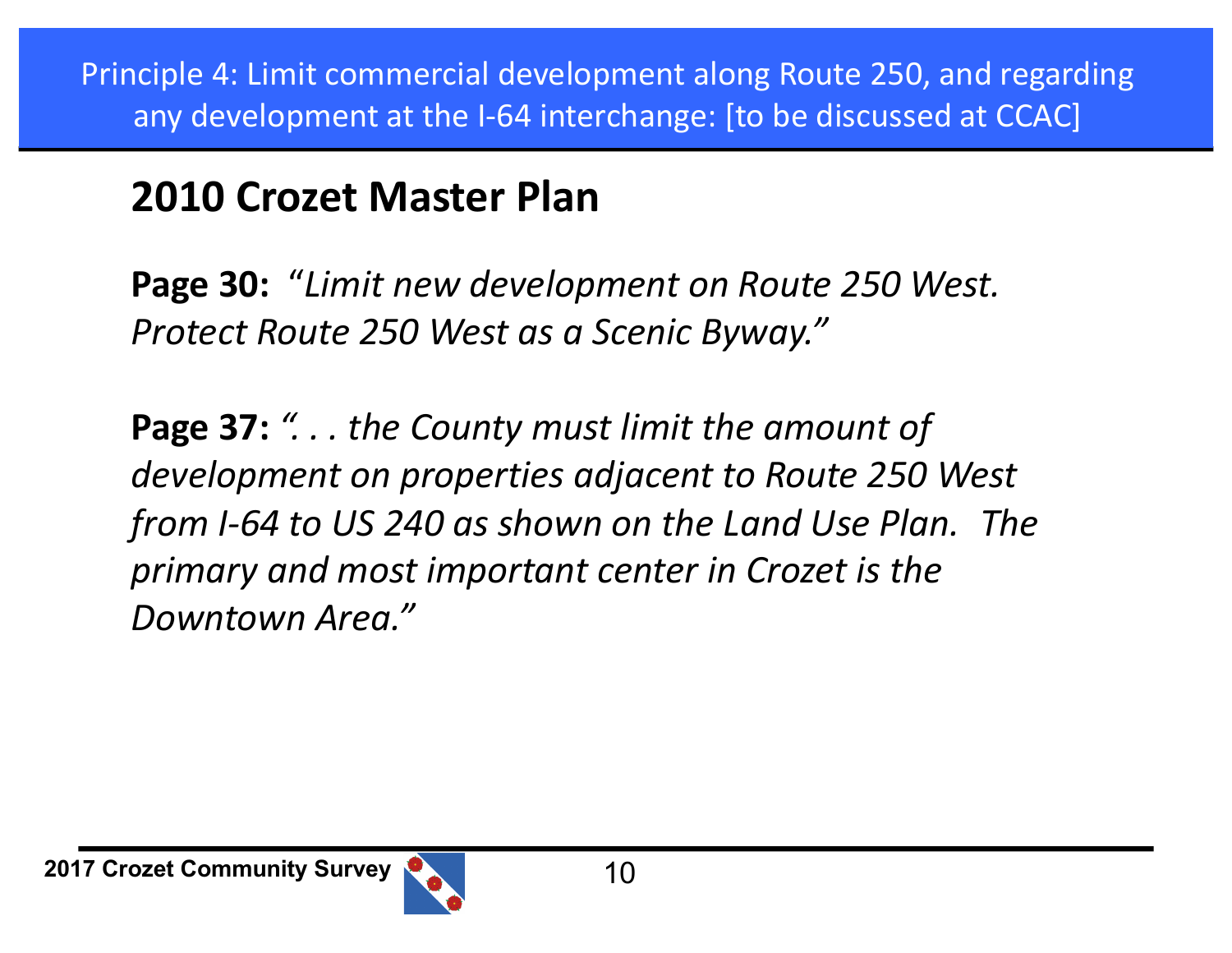*Q: The Crozet Master Plan states that Route 250 from Fox Chase to Pro Re Nata should stay as it is—that is, largely protected from more residential and commercial development. Some people say the Master plan should be changed to allow for more residential and commercial development. Which of the two statements is closer to your own view?*

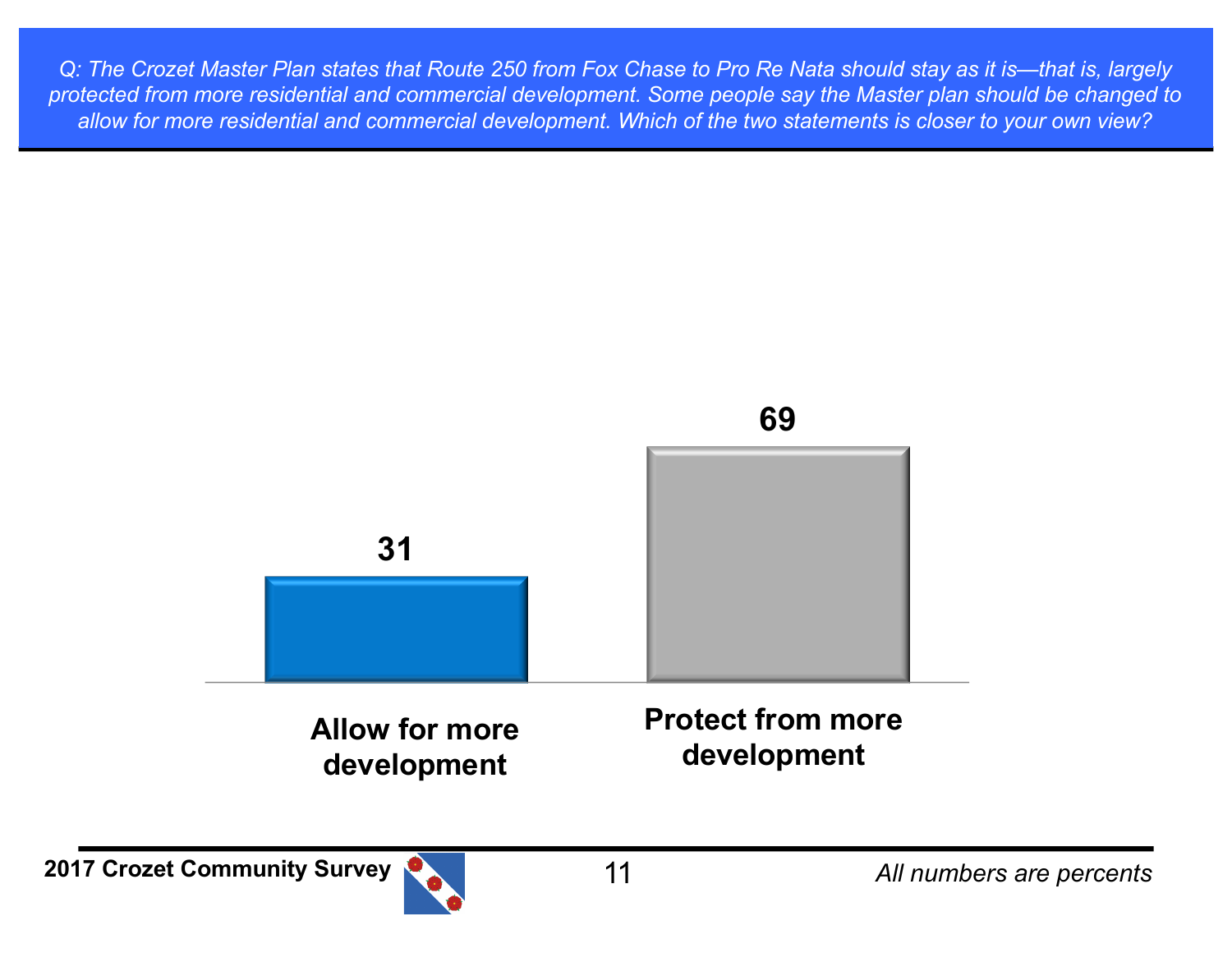#### *Q: Do you favor or oppose additional commercial and residential development along Route 250?*

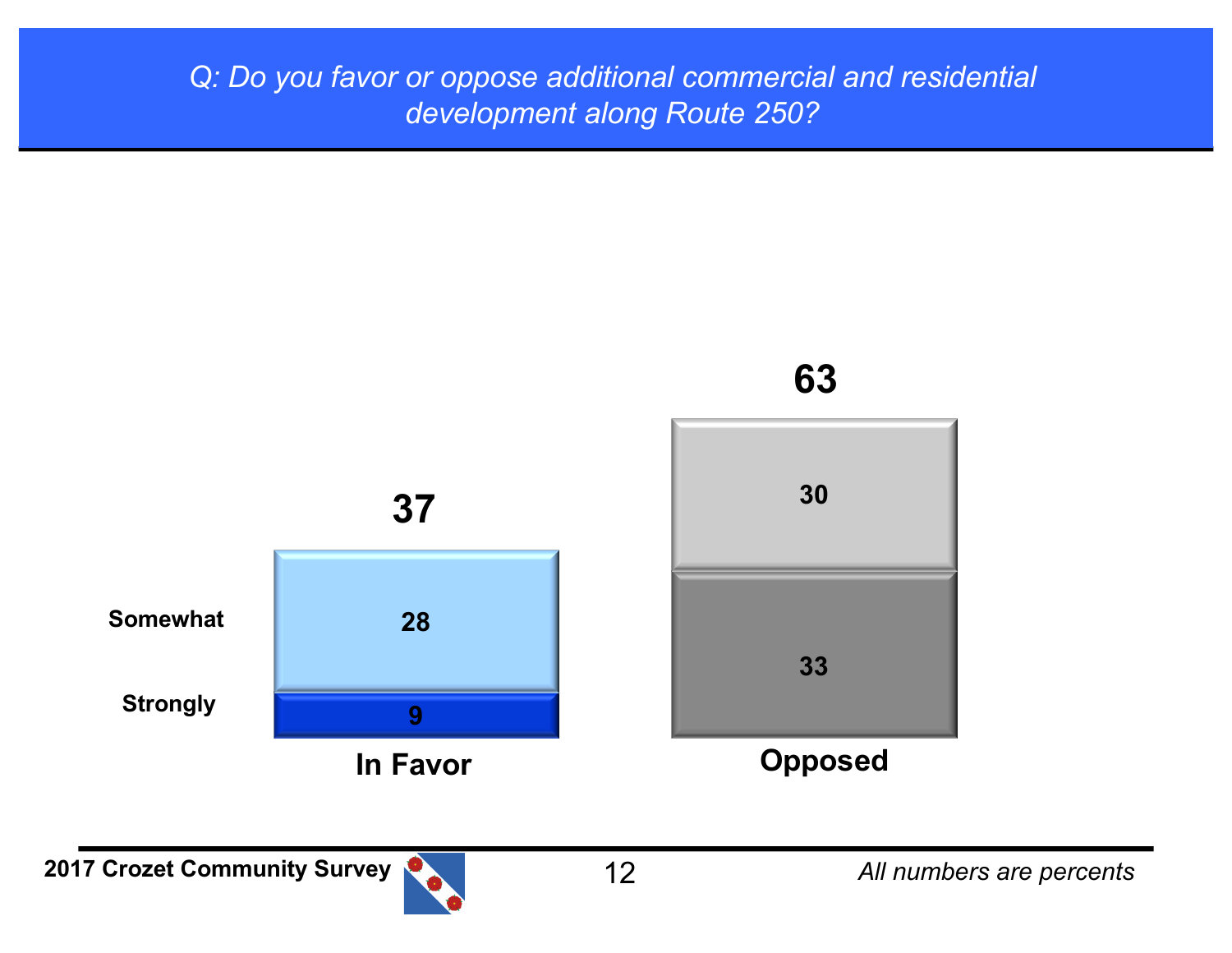## **2010 Crozet Master Plan**

**Page 32: "***Specifically, the eastern quadrant of the I-64 and Route* 250 West interchange was studied to consider whether the boundary of the Crozet Development Area should be expanded to allow for a business and industrial park. After study, as well as input from residents, it was determined that expansion of the Development Area is not warranted at this time and that all new buildings for *office, retail, and industrial uses should be located within the existing Community of Crozet. This Master Plan update recommends that* the Rural Areas outside of the Community of Crozet remain rural, *including the stretch of Route 250 West between the Development* Area boundary and the interstate interchange."

**2017 Crozet Community Survey 2017 Crozet Community Survey** 

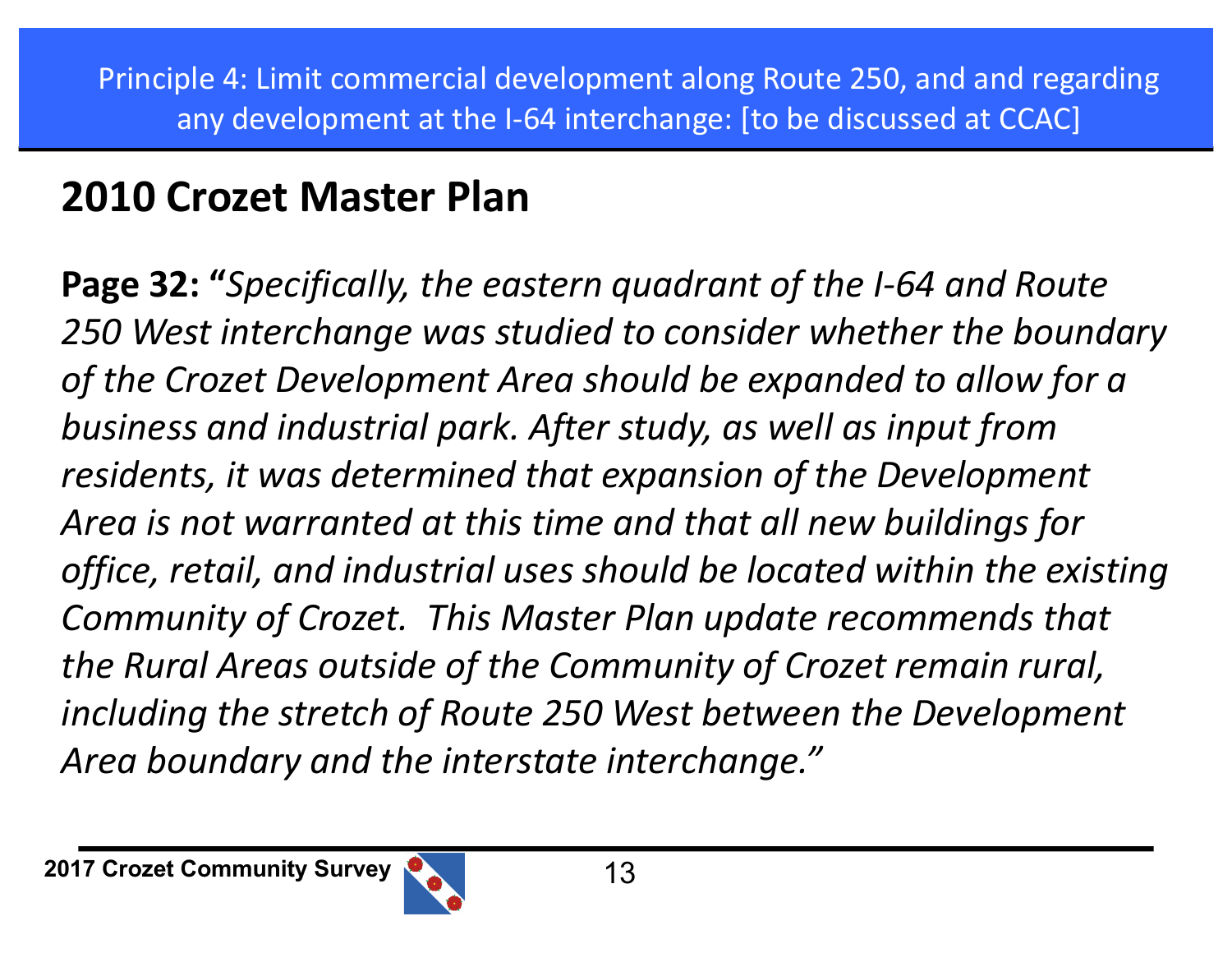**Q: Do you favor or oppose commercial or industrial development near the Route 250** *and I-64 interchange?*



**2017 Crozet Community Survey <b>Parts** 2017 Crozet Community Survey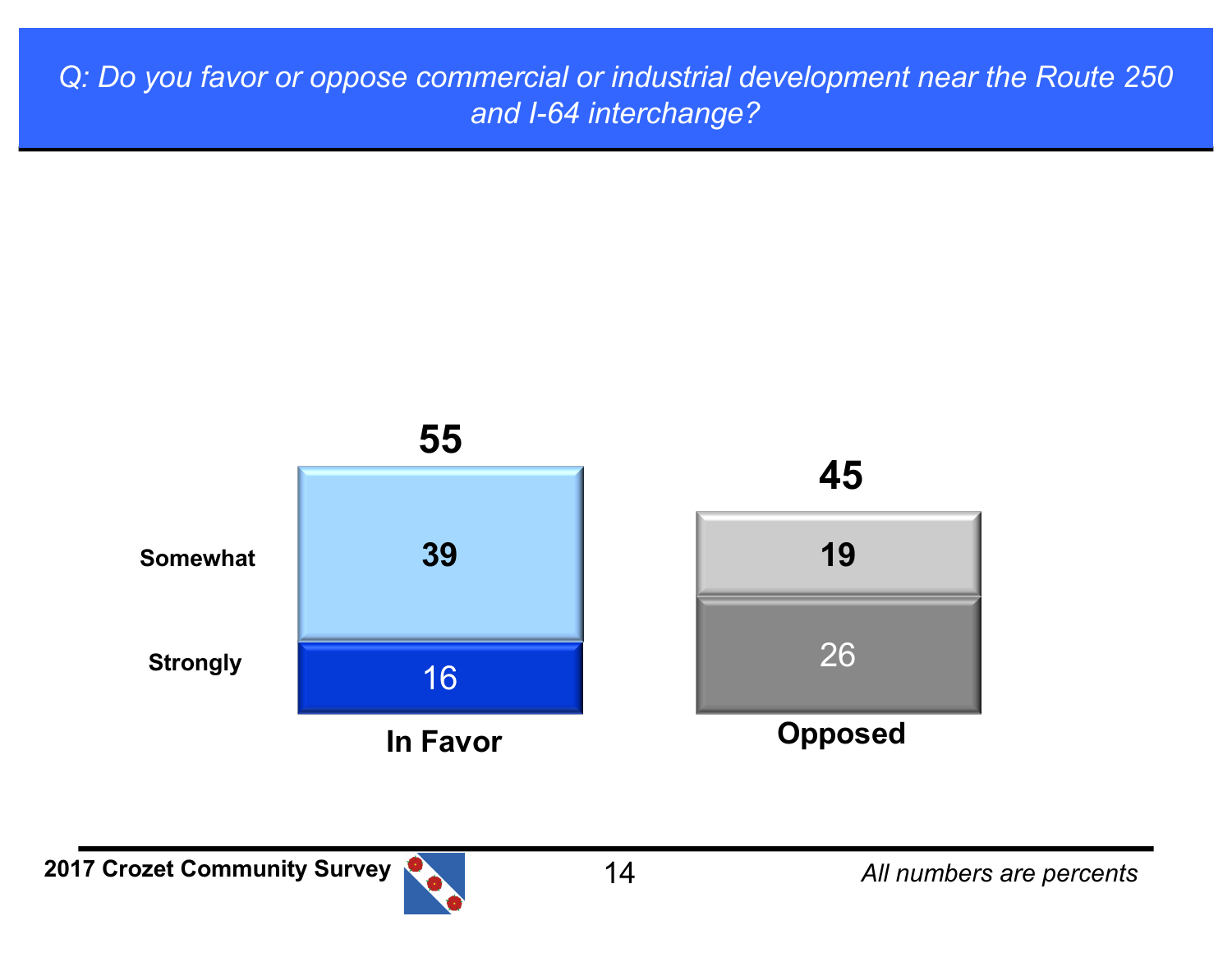## **2010 Crozet Master Plan**

**Page 41: "Both walking and bicycling are modes of** *transportation that are supported by the Master Plan. This Master Plan incorporates recommendations for Crozet included in the Jefferson Area Bicycle, Pedestrian, and* Greenways Plan. This publication provides recommendations *for a coordinated and safe multimodal system to serve citizens and visitors in the region with access to most common destinations, services within communities, and links*  between towns, villages, and the Charlottesville urban area."